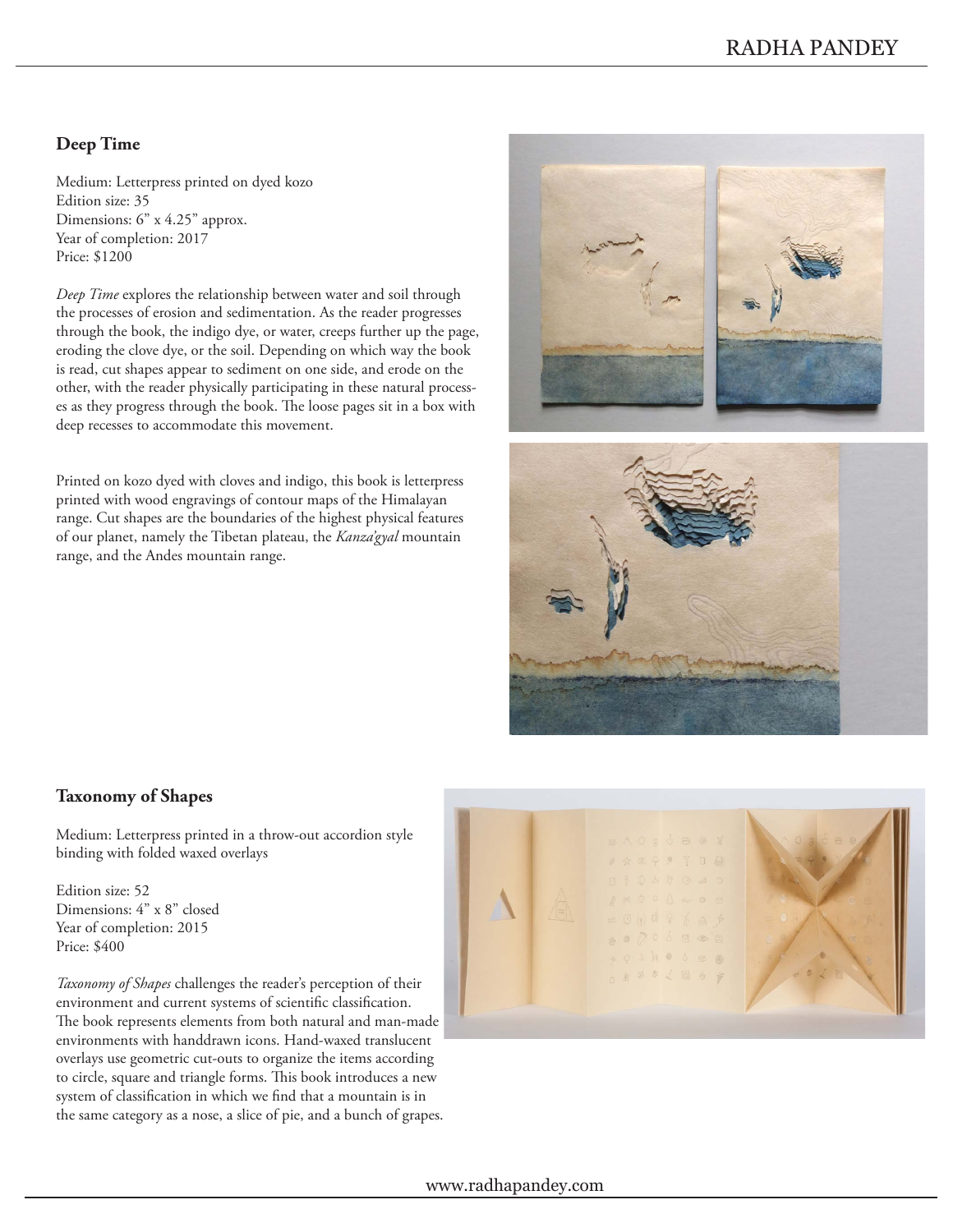## **Memory of Long Ago**

Medium: Letterpress printing on waxed translucent abaca Dimensions (with case): 9.5" x 4.25" Edition size: 30 Year of Completion: 2018 Price: \$950

Breast milk, semen and snow were perhaps our first encounters with white. What if snow had fallen orange? How would our early perceptions of life, creation and reverence of nature affect our current notions of virginity, race, purity, beauty?

Memory of Long Ago has been made using highly beaten abaca fibers that were letterpress printed using Joanna types. Papers were waxed and bound to resemble an ice core. Layers of frozen water, or firn, hold our planet's memories from long ago.





### **Absence**

Medium: Cut-outs on handmade translucent abaca, wire-edge binding Dimensions: 3" x 6'' closed Edition size: 12 Year of Completion: 2017 Price: \$350, Price with enclosure: \$450

#### The book that influenced *Absence* is *A Nievve Herball* or *Historie of Plantes*  by Gerard Dewes, 1598.

This sixteenth century publication had slight depressions and discolorations in the gutters created by plants that had most definitely been pressed between the pages at some point. The discoloration told me the top of the stem was slightly wavy and may have had a small flower.

*Absence* is made to be looked at up close and experience.

I wanted to re-create the experience of discovering something hardly visible to the eye, and I wanted light to be a part of that discovery. Cut outs of six plants found through the book are hidden within tri-folds that are wire-edge bound. The cut outs appear in the order that the plants were pressed between the pages of the original book.



#### www.radhapandey.com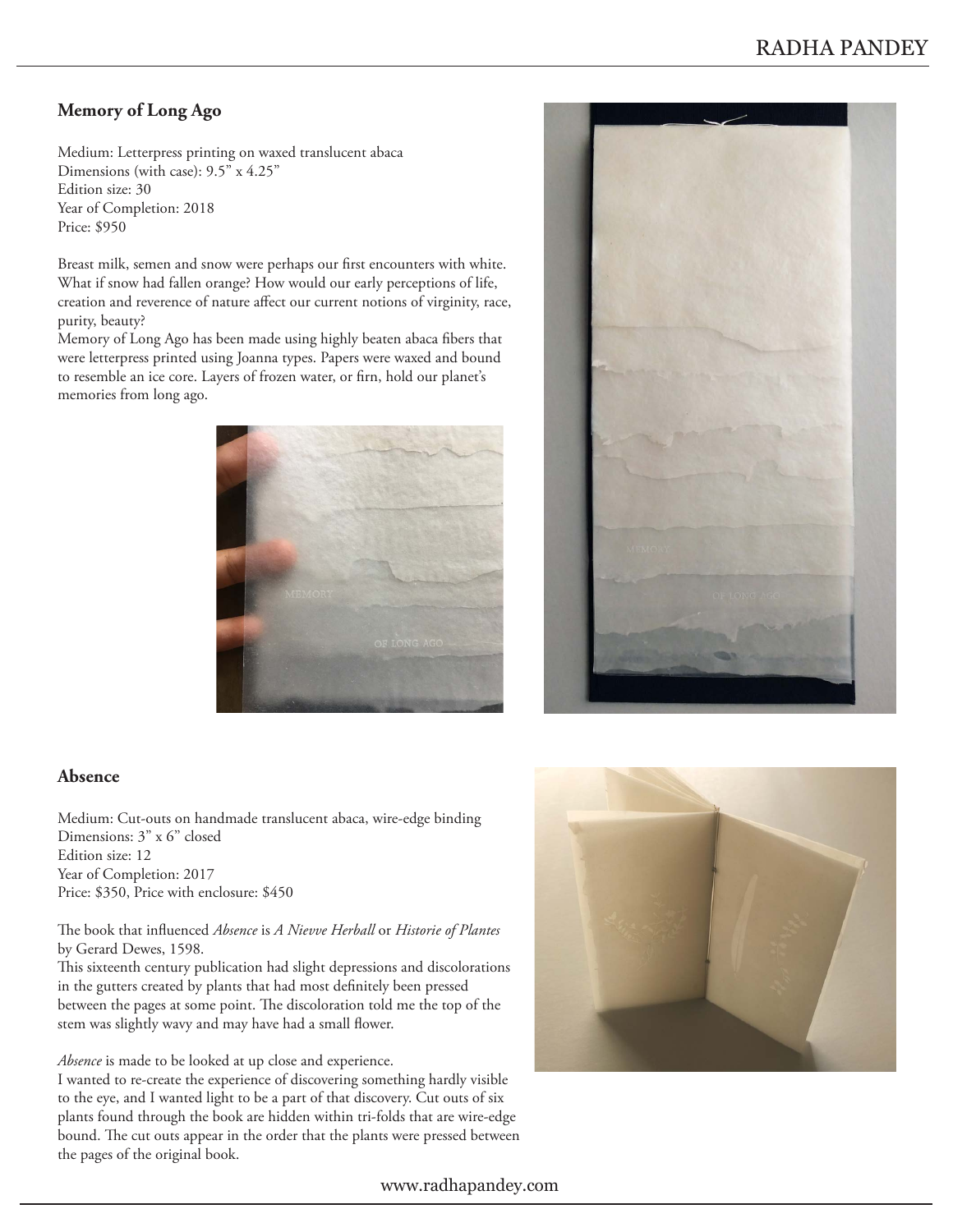# **Algal/Fungal**

Medium: Letterpress printed on Hahnemühle Biblio Dimensions: 7.75" x 5.25'' closed Deluxe edition size: 15 | Standard edition size: 25 Year of Completion: 2018 Deluxe edition: \$950 Standard edition: \$425

*Algal/Fungal* explores three species of lichen the artist found on a twig as small as her palm. The four illustrations are 3-colour wood engravings accompanied by short texts about the foliose, crustose and fruticose lichen types. The imagery sits on the page as if growing on it, setting a sharp contrast with the text, balancing each spread. Printed in a deluxe and standard edition, the former is bound in a paper case housed in a clamshell box and is accompanied by four individual prints on handmade paper made by the artist.



### **Abies Spectabilis, East Himalayan Fir**

Medium: Letterpress printed on handmade abaca, drum-leaf binding Dimensions: 8" x 6'' closed Edition size: 20 Year of Completion: 2013 Price: \$350 **SOLD OUT**

*Abies Spectabilis* transports the reader to a fantastic realm – exploring a species of fir in this intimate study. The book is a compilation of texts, each accompanied by an illustration: the taxonomy of the tree, a habitat study from 2012, a personal anecdote from the journal of the artist, and a parallel experience in the form of a folktale by Sheryl A. Karas about the Abies alba (Silver Fir). As the anecdote is read, an image from behind the paper dominates silently. The image of the fir forest is revealed when the French fold forming the heart of this book is opened fully.



### **Forest Light**

Medium: Tunnel book with handmade paper Edition size: 10 Dimensions: 6" x 8" approx. Year of completion: 2012 Price: \$450

Forest Light is a tunnel book that is created using handmade Kozo and hemp papers. The back panel is a sheet of waxed Kozo that diffuses the light entering the tranquil forest scene. This book began as a dimensional illustration that was used as a book cover for a classic Penguin publication of a book of poem's by the 16th century poet, Tahir Ghani.



www.radhapandey.com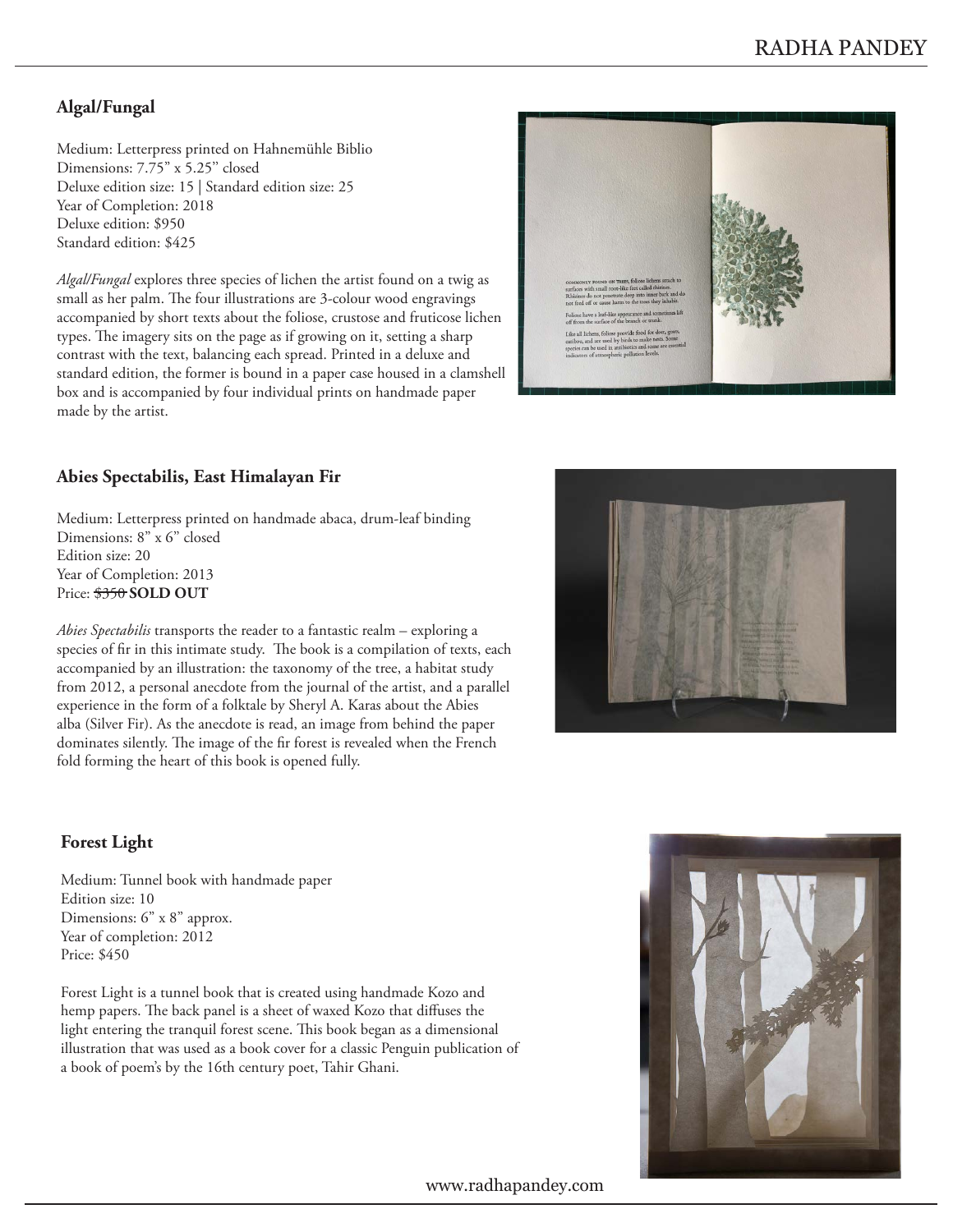## **Taking Stock**

Medium: Letterpress printed on paper, accordion style binding Edition size: 30 Dimensions: 6" x 1.5" approx. Year of completion: 2012 Price: \$250

I have often been weighed down by the amount of consumption that takes place on a daily basis. Consumption both out of need and out of greed. I have also often wondered what things that I would run out of the house with if there were a fire or a flood. Out of sheer curiosity as well as the need to take stock, I decided to make a list of all the things in my house.



### **Glimpses**

Medium: Screen printed on paper, french fold binding Edition size: 35 Dimensions: 3" x 4.5" closed Year of completion: 2012 Price: \$175

This screen-printed book is in a french fold format. It was made as a reaction to India hitting the 1 billion mark and becoming the second most populated country on the planet, despite its size. Hand drawn on Kozo, cut and adhered to sheets of Bugra, this book is meant to capture glimpses from a few of the 7 billion+ lives being lived on our planet simultaneously.



### **Hibernation**

Medium: Letterpress printing on paper, carousel book Dimensions when closed: 3.5" x 5.5" Edition size: 15 Year of Completion: 2013 Price:  $$300$  **SOLD OUT** 

*Hiberation* is a 5-panel letterpress printed, carousel book that is about a bear that wakes up after a long winter of hibernation. He appears to be a rock at first, and slowly morphs into a bear that sits up, and then stands, and starts to yawn.



www.radhapandey.com